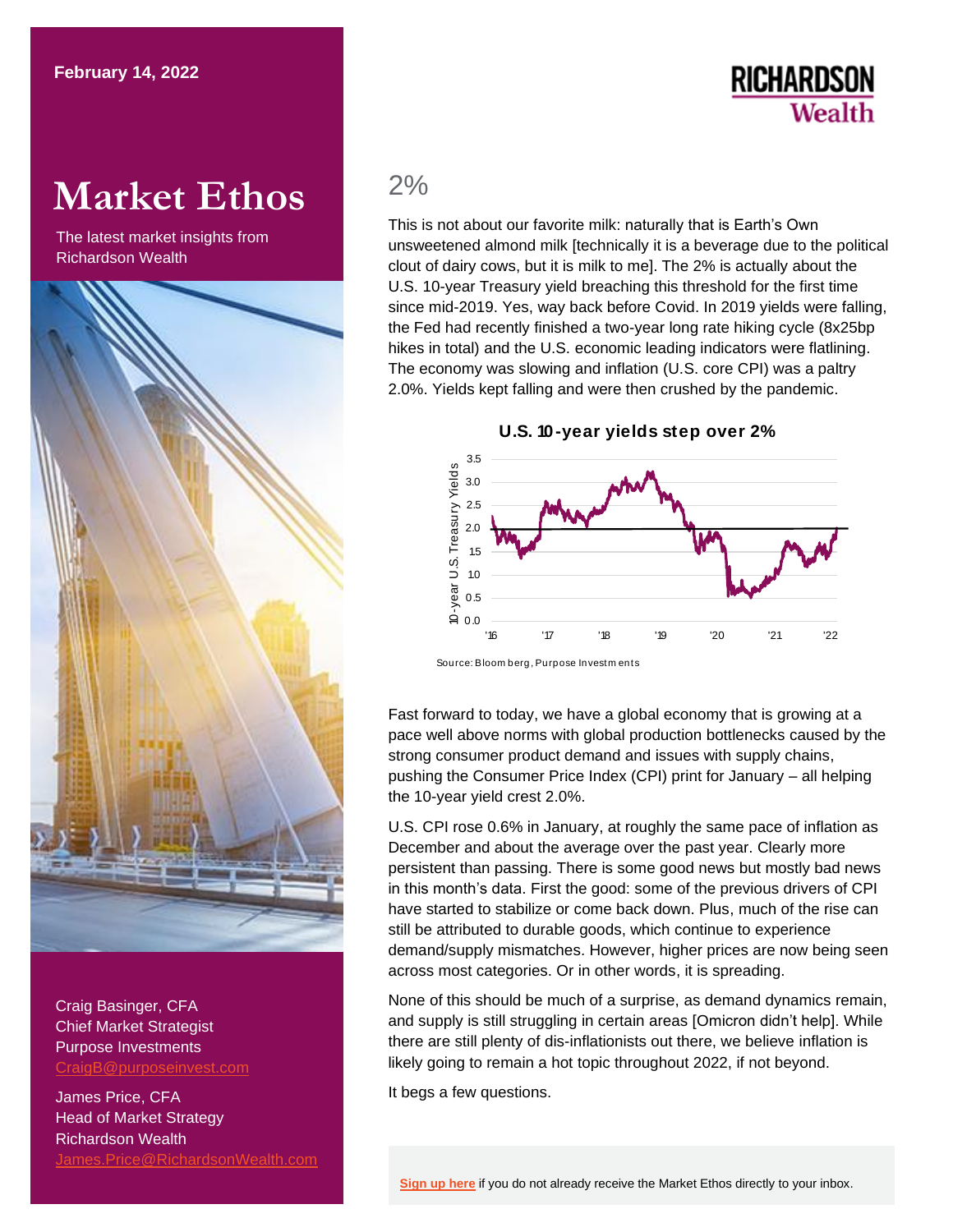### **What is the path for the demand / supply imbalance?**

We are optimistic about this one. As we all know, our spending patterns changed abruptly during the past few years and supply chains / logistics are stills struggling to adjust. Add in some Covid issues, and delivery now takes even longer. But if you look a bit further up the supply chain, things have been improving. There are still shortages in chips, but price action indicates things are improving. Manufacturing survey data does support that backlogs are easing. Just ask a friend who has purchased a new car or couch; it may have been delayed but has likely arrived.

This is evidence the supply chain is catching up. And, assuming the broader re-opening continues to gain traction, the shift from durable goods to service spending that has already started may well accelerate. If this happens, we could very well be talking about too many goods in a year or two.

### **Are inflationary mindsets changing?**

Inflation is psychological. Higher prices are manageable from an overall market / economic perspective if buyers and sellers view them as temporary. They become an issue when people start believing the pace of price increases will continue for a much longer period. Do I buy today or wait? If I wait, it will be more expensive? Do I demand a higher wage based solely on

the rising cost of living? This mindset changes behaviors and that can be economically dangerous. Source: Bloom berg

Wages have started to rise. It is still difficult to conclude if this is a mindset shift or yet another demand / supply imbalance caused by the pandemic. Labour participation rates plunged, after all. The economy is expanding, companies are trying to meet rising demand, profits are up, productivity is up, companies appear willing to pay up. The chart below shows U.S. wage growth running at about 5%, the highest since the late 1990s-early 2000s. Labour is in the driver's seat at the moment. However, the NFIB small business survey on compensation





plans, which has a history of leading wage changes, may have peaked and rolled over. We will watch closely.

What are companies thinking? Scrubbing earnings calls, research, presentations, company filings for TSX and S&P 500 member companies and looking for key words or synonyms, we see what is on their minds. For a baseline, we used the average frequency of key words in 2019. Companies are clearly struggling with 'cost inflation' which fell during the depths of the pandemic in 2020 and has been steadily rising (see chart below). Labour costs have been rising as well. Most interesting has been mention of margin pressure, a recent increase. Higher costs certainly hurt margins, but a stronger economy and rising prices help margins. Companies are mentioning margin pressure but mention of lower margins has not followed. The coming quarters will be crucial if this 'talk' translates into actual margin issues.

2.0 2.5 3.0 3.5 4.0 4.5 5.0 5.5 Jun-20 Sep-20 Dec-20 Mar-21 Jun-21 Sep-21 Dec-21 **Chip prices have come**<br>
back down<br>  $\frac{1}{2}$ <br>  $\frac{2}{3}$ <br>  $\frac{2}{3}$ <br>  $\frac{2}{3}$ <br>  $\frac{2}{3}$ <br>  $\frac{2}{3}$ <br>  $\frac{2}{3}$ <br>  $\frac{2}{3}$ <br>  $\frac{2}{3}$ <br>  $\frac{2}{3}$ <br>  $\frac{2}{3}$ <br>  $\frac{2}{3}$ <br>  $\frac{2}{3}$ <br>  $\frac{2}{3}$ <br>  $\frac{2}{3}$ <br>  $\frac{2}{3}$ <br>  $\frac{2}{3}$ **Chip prices have come**<br>back down Backlogs are easing

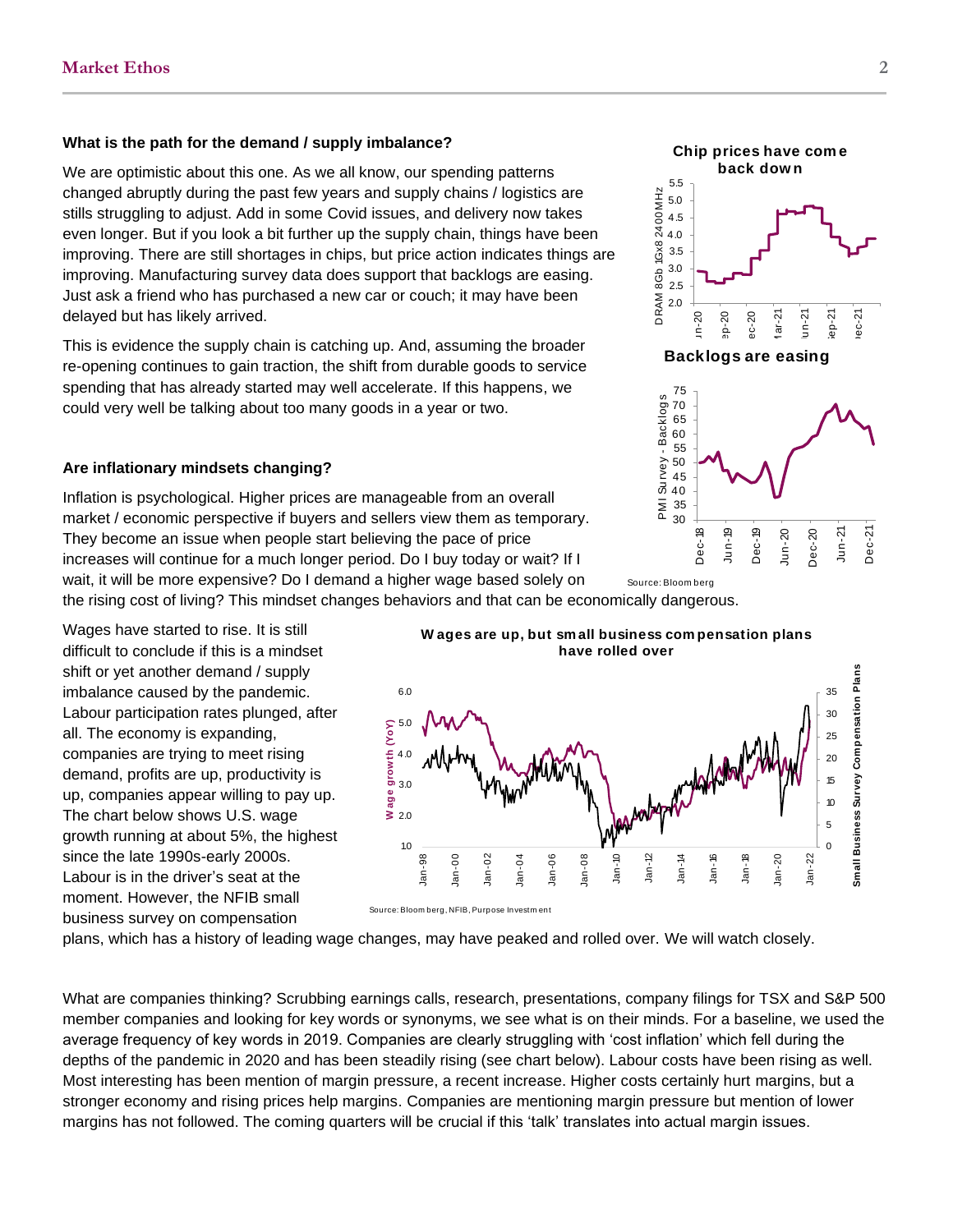Broadly speaking, it is safe to say higher costs and now margin pressures are on the minds of corporations.

### **Will break-evens move?**

We can all cite anecdotes of having to pay more for something that used to cost less. But the bond market continues to say this will pass. Perhaps it's because of the mountain of debt accumulated during this pandemic (which is long-term disinflationary), or demographics, or



technology. Or it is a learned response developed during careers spent in a low inflationary world. Any previous upticks faded. There are now almost two generations of investors that have never seen any real inflation.

In the 1980s, bond traders didn't believe the central banks could tame inflation. Even into the 1990s we were hearing "rates have only one place to go, up!". Any rise in the inflation data was expected to continue to rise and potentially spiral. Thirty years later, these aggregate beliefs have reversed. We learn from our personal experiences or history and form pretty strong beliefs. Perhaps we are all more Pavlovian than we think.

At the moment, the market is saying this will pass. Inflation break-evens past the next year have actually been coming down over the past few months. The path of these longer-term break-evens matter much more for markets than does the one year or CPI data.

# g careers spent in a low inflationary world. Any previous<br>rs that have never seen any real inflation.<br>**Longer term inflation break evens after the**<br>**next vear remain muted** never seen any real inflation.<br>**rm inflation break evens**<br>next year remain muted



### **Investment implications**

We remain in our previous camp – bond yields will trend higher but we may have already experienced most of the move (especially after the 3-sigma move this week!). Base effects will take the CPI headline data down materially this year, reducing the quantity of 'inflation talk', but inflation will remain elevated compared to the past decade. While this is our base case, the variability of scenarios is much greater today than in years past. Or in other words, inflation risk is now with us.

We continue to believe tilting towards value will perform better than growth in this elevated inflationary world. Real assets or other investments that can hold onto purchasing power should remain a portfolio construction consideration. We would also point out that given the TSX's exposure to resources, infrastructure and real estate, it is one of the more 'real' markets available to investors.